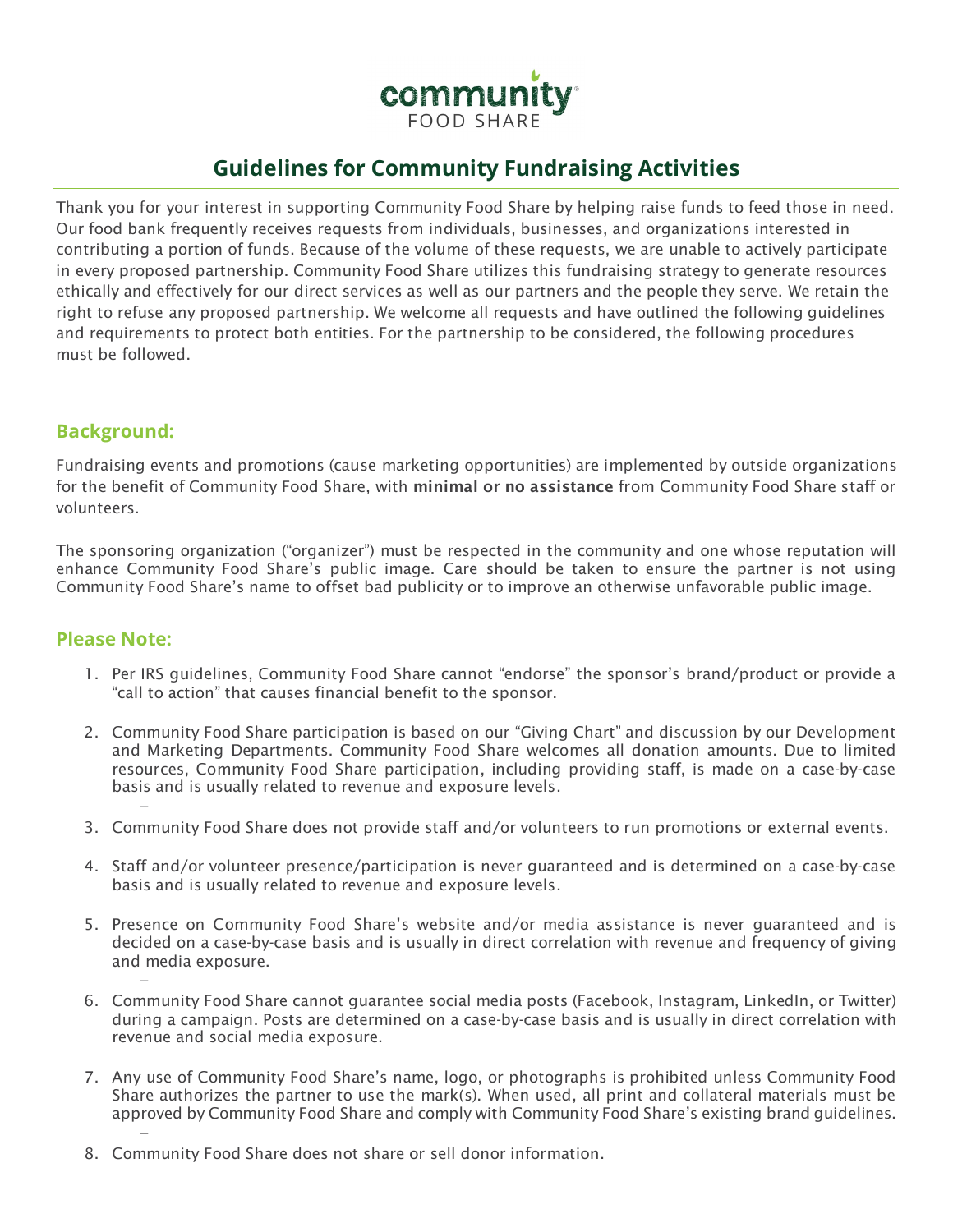#### **To ensure the success and mutual satisfaction of such partnerships, the following criteria will apply to** *all*  **partnerships conducted on behalf of Community Food Share:**

- 1. Community Food Share assumes no responsibility for promoting the fundraising event or appeal.
- 2. Per IRS guidelines Community Food Share will not advertise, promote, or market any product or service provided by the partnering company, state comparative language, price information or other indications of savings or value, an endorsement, or an inducement to purchase, sell, or use the products or services of the sponsor.
- 3. All publicity released to the media referencing Community Food Share's involvement requires advance approval from Community Food Share.
- 4. The Organizer must complete and apply for review at least 15 days prior to the promotion start date and 30 days prior to the event start date.
- 5. The Organizer is responsible for all sales, marketing, and promotion of the partnership.
- 6. Partnerships that contradict our mission or that are hazardous will not be considered.
- 7. The event/promotion must not contain commercialism that would reflect poorly on Community Food Share.
- 8. Community Food Share, its programs and Partner Agencies must always be painted in a positive light by the sponsoring organization.
- 9. The fundraising event or appeal must not exploit or "tokenize" children or families who use Community Food Share's services, including but not limited to photographs of participants.
- 10. The fundraising events/promotions must have no conflict with government regulations or licensing. It is the organizer's responsibility to ensure the event or appeal is legal under federal, state, and local laws.
- 11. Partnerships involving alcohol and/or tobacco require special consideration by Community Food Share and are subject to additional policies set forth by Community Food Share and the statutes set forth by the State of Colorado Liquor Enforcement Division.
- 12. Partnerships that cross Community Food Share's geographic boundaries must have the approval of all the Feeding America food banks involved, except for nationally approved campaigns.
- 13. Community Food Share will not supply any funding to finance and will not be responsible for any debts incurred.
- 14. If a separate bank account is being established by the business for the event, it must be opened in the Organizer's name, not Community Food Share; Community Food Share's policies do not permit outside groups to establish a bank account in the name of Community Food Share or their programs.
- 15. If only a portion of the proceeds will go directly to Community Food Share, the sponsoring organization must clearly disclose to purchasers, participants, etc., the approximate amount of dollars and/or percent of the proceeds that will go to Community Food Share.
- 16. All checks from activity participants must be made out to the sponsoring organization, unless otherwise approved by Community Food Share.
- 17. The Organizer will tender the percentage of net proceeds from the campaign due Community Food Share within forty-five (45) days of the end of the activity.